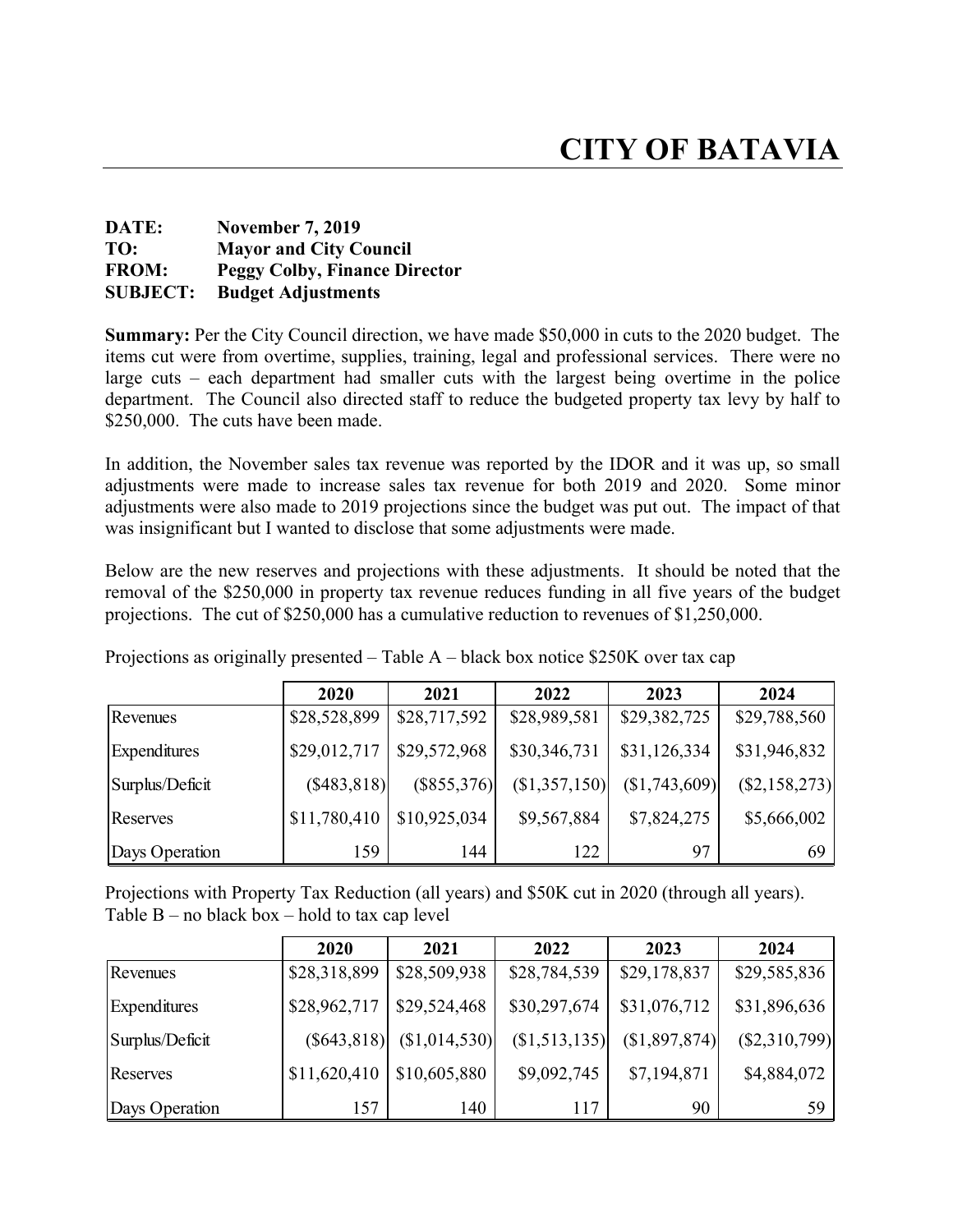The projections still include property tax increases to cover the police and fire pension shortfall in the levy for 2021-2024 (the \$250,000 does not quite cover it in 2020). It does not include an increase to cover IMRF. Projections also do not include any additions to staff in any of the years. The changes to the revenue and reduction in spending for 2020 resulted in a cumulative decrease to reserves of 10 days by 2024.

Projections with the \$110,000 property tax increase (increase of \$12 on a \$300K home) Table  $C$  – No black box but increase of \$110,000 property tax

|                     | 2020         | 2021         | 2022           | 2023           | 2024            |
|---------------------|--------------|--------------|----------------|----------------|-----------------|
| Revenues            | \$28,428,899 | \$28,619,938 | \$28,894,539   | \$29,288,837   | \$29,695,836    |
| <b>Expenditures</b> | \$28,962,717 | \$29,524,468 | \$30,297,674   | \$31,076,712   | \$31,896,636    |
| Surplus/Deficit     | (S533, 818)  | (S904, 530)  | (S1, 403, 135) | (S1, 787, 874) | $(\$2,200,799)$ |
| Reserves            | \$11,730,410 | \$10,825,880 | \$9,422,745    | \$7,634,871    | \$5,434,072     |
| Days Operation      | 158          | 143          | 121            | 95             | 66              |

The projections shown above include the cumulative effect of the \$110,000 that staff recommended be levied. The \$110,000 over the five years increases reserves by 7 days.

There was discussion of funding for the City Hall renovations. The following projections include transferring out the full \$1.7M over two years. These projections are after the property tax cuts and spending cuts in Table B

Table D – Funding City Hall

|                 | 2020           | 2021            | 2022         | 2023         | 2024            |
|-----------------|----------------|-----------------|--------------|--------------|-----------------|
| Revenues        | \$28,318,899   | \$28,509,938    | \$28,784,539 | \$29,178,837 | \$29,585,836    |
| Expenditures    | \$29,962,717   | \$30,224,468    | \$30,297,674 | \$31,076,712 | \$31,896,636    |
| Surplus/Deficit | (S1, 643, 818) | $(\$1,714,530)$ | (S1,513,135) | (S1,897,874) | $(\$2,310,799)$ |
| Reserves        | \$10,620,410   | \$8,905,880     | \$7,392,745  | \$5,494,871  | \$3,184,072     |
| Days Operation  | 143            | 117             | 95           | 69           | 39              |

Table  $E$  – Funding City Hall with \$110,000 over tax cap

|                     | 2020           | 2021         | 2022          | 2023           | 2024            |
|---------------------|----------------|--------------|---------------|----------------|-----------------|
| Revenues            | \$28,428,899   | \$28,619,938 | \$28,894,539  | \$29,288,837   | \$29,695,836    |
| <b>Expenditures</b> | \$29,962,717   | \$30,224,468 | \$30,297,674  | \$31,076,712   | \$31,896,636    |
| Surplus/Deficit     | (S1, 533, 818) | (S1,604,530) | (\$1,403,135) | (S1, 787, 874) | $(\$2,200,799)$ |
| Reserves            | \$10,730,410   | \$9,125,880  | \$7,722,745   | \$5,934,871    | \$3,734,072     |
| Days Operation      | 145            | 120          | 99            | 74             | 45              |